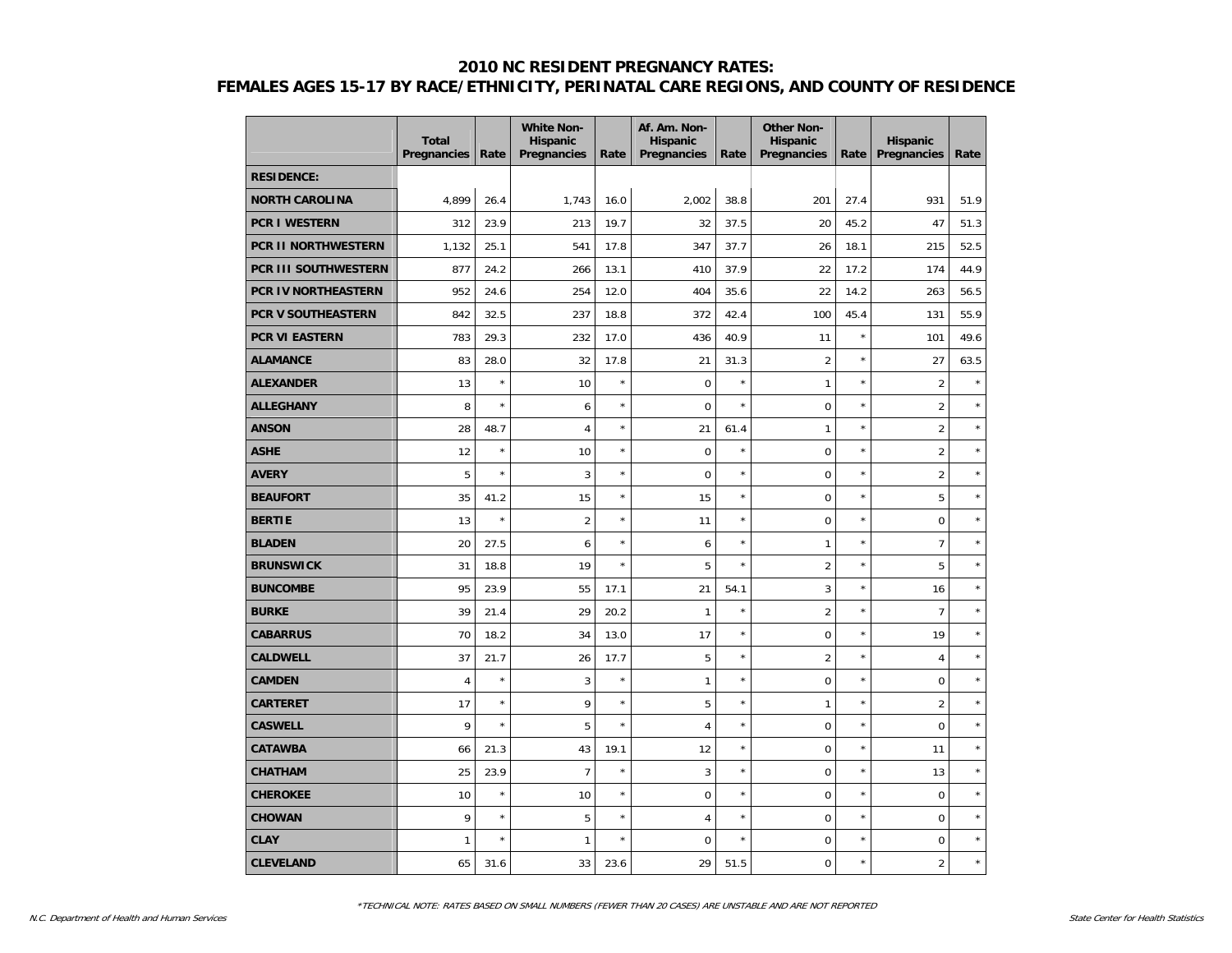|                   | <b>Total</b><br><b>Pregnancies</b> | Rate    | <b>White Non-</b><br>Hispanic<br>Pregnancies | Rate    | Af. Am. Non-<br><b>Hispanic</b><br>Pregnancies | Rate       | <b>Other Non-</b><br><b>Hispanic</b><br>Pregnancies | Rate       | <b>Hispanic</b><br><b>Pregnancies</b> | Rate    |
|-------------------|------------------------------------|---------|----------------------------------------------|---------|------------------------------------------------|------------|-----------------------------------------------------|------------|---------------------------------------|---------|
| <b>COLUMBUS</b>   | 28                                 | 23.0    | 15                                           | $\star$ | 7                                              | $\star$    | 3                                                   | $\star$    | 3                                     | $\star$ |
| <b>CRAVEN</b>     | 49                                 | 26.1    | 16                                           | $\star$ | 28                                             | 45.8       | $\mathbf{1}$                                        | $\star$    | $\overline{4}$                        | $\star$ |
| <b>CUMBERLAND</b> | 229                                | 34.7    | 58                                           | 23.2    | 140                                            | 44.9       | 9                                                   | $\star$    | 21                                    | 30.0    |
| <b>CURRITUCK</b>  | 16                                 | $\star$ | 14                                           | $\star$ | $\overline{2}$                                 | $\star$    | $\mathbf 0$                                         | $\star$    | $\mathbf 0$                           | $\star$ |
| <b>DARE</b>       | 10                                 | $\star$ | 8                                            | $\star$ | 0                                              | $\star$    | $\mathsf 0$                                         | $\star$    | $\mathbf{1}$                          |         |
| <b>DAVIDSON</b>   | 88                                 | 26.8    | 52                                           | 20.2    | 16                                             | $\star$    | $\overline{2}$                                      | $\star$    | 17                                    | $\star$ |
| <b>DAVIE</b>      | 14                                 | $\star$ | 13                                           | $\star$ | $\mathbf{1}$                                   | $\star$    | 0                                                   | $\star$    | 0                                     | $\star$ |
| <b>DUPLIN</b>     | 35                                 | 31.6    | 8                                            | $\star$ | 9                                              | $\star$    | $\overline{2}$                                      | $\star$    | 15                                    | $\star$ |
| <b>DURHAM</b>     | 168                                | 38.3    | 14                                           | $\star$ | 93                                             | 40.5       | 3                                                   | $\star$    | 55                                    | 80.9    |
| <b>EDGECOMBE</b>  | 49                                 | 37.4    | 12                                           | $\star$ | 34                                             | 39.9       | $\pmb{0}$                                           | $\star$    | 3                                     | $\star$ |
| <b>FORSYTH</b>    | 184                                | 26.4    | 40                                           | 11.4    | 80                                             | 34.9       | 3                                                   | $\star$    | 61                                    | 61.1    |
| <b>FRANKLIN</b>   | 30                                 | 26.4    | 10                                           | $\star$ | 16                                             | $\star$    | $\mathsf 0$                                         | $\star$    | $\overline{4}$                        | $\star$ |
| <b>GASTON</b>     | 102                                | 24.6    | 59                                           | 20.4    | 29                                             | 35.1       | 0                                                   | $\star$    | 14                                    | $\star$ |
| <b>GATES</b>      | 3                                  | $\star$ | $\mathbf{1}$                                 | $\star$ | $\overline{2}$                                 | $\star$    | $\pmb{0}$                                           | $\star$    | 0                                     | $\star$ |
| <b>GRAHAM</b>     | $\overline{3}$                     | $\star$ | 3                                            | $\star$ | $\mathbf 0$                                    | ×          | $\mathbf 0$                                         | $\star$    | 0                                     | $\star$ |
| <b>GRANVILLE</b>  | 23                                 | 19.8    | 8                                            | $\star$ | 14                                             | ×          | $\mathbf 0$                                         | $\star$    | $\mathbf{1}$                          | $\star$ |
| <b>GREENE</b>     | 11                                 | $\star$ | 3                                            | $\star$ | $\sqrt{4}$                                     | ×          | $\mathsf 0$                                         | $\star$    | $\overline{4}$                        | $\star$ |
| <b>GUILFORD</b>   | 244                                | 25.3    | 53                                           | 11.7    | 149                                            | 39.0       | 11                                                  | $\star$    | 30                                    | 38.7    |
| <b>HALIFAX</b>    | 38                                 | 32.0    | 9                                            | $\star$ | 28                                             | 38.0       | $\mathsf 0$                                         | $\star$    | $\mathbf{1}$                          | $\star$ |
| <b>HARNETT</b>    | 67                                 | 28.2    | 20                                           | 15.2    | 31                                             | 43.9       | 3                                                   | $^{\star}$ | 13                                    | $\star$ |
| <b>HAYWOOD</b>    | 21                                 | 20.1    | 20                                           | 20.5    | $\mathbf 0$                                    | ×          | $\mathbf{1}$                                        | $\star$    | 0                                     | $\star$ |
| <b>HENDERSON</b>  | 44                                 | 25.5    | 30                                           | 21.8    | 3                                              | $\star$    | $\pmb{0}$                                           | $\star$    | 11                                    | $\star$ |
| <b>HERTFORD</b>   | 11                                 | $\star$ | $\mathbf{1}$                                 | $\star$ | 10                                             | $^{\star}$ | $\mathbf 0$                                         | $\star$    | 0                                     | $\star$ |
| <b>HOKE</b>       | 23                                 | 24.7    | $\overline{4}$                               | $\star$ | 11                                             | $\star$    | 3                                                   | $\star$    | 5                                     | $\star$ |
| <b>HYDE</b>       | $\mathbf{1}$                       | $\star$ | $\mathbf 0$                                  | $\star$ | $\mathbf{1}$                                   | ×          | $\mathsf 0$                                         | $\star$    | 0                                     | $\star$ |
| <b>IREDELL</b>    | 69                                 | 19.2    | 37                                           | 13.8    | 25                                             | 48.7       | 1                                                   | $\star$    | 6                                     | $\star$ |
| <b>JACKSON</b>    | 21                                 | 37.6    | $\overline{7}$                               | $\star$ | $\mathbf 0$                                    | ×          | 11                                                  | $\star$    | 3                                     | $\star$ |
| <b>JOHNSTON</b>   | 101                                | 27.9    | 51                                           | 22.0    | 21                                             | 29.4       | 6                                                   | $\star$    | 23                                    | 42.7    |
| <b>JONES</b>      | $\overline{2}$                     | $\star$ | 1                                            | $\star$ | $\mathbf{1}$                                   | ×          | 0                                                   | $\star$    | $\mathbf 0$                           | $\star$ |
| <b>LEE</b>        | 46                                 | 38.3    | 15                                           | $\star$ | 9                                              | ×          | 1                                                   | $\star$    | 21                                    | 76.1    |
| <b>LENOIR</b>     | 30                                 | 24.4    | 8                                            | $\star$ | 17                                             | $\star$    | $\mathbf 0$                                         | $\star$    | 5                                     | $\star$ |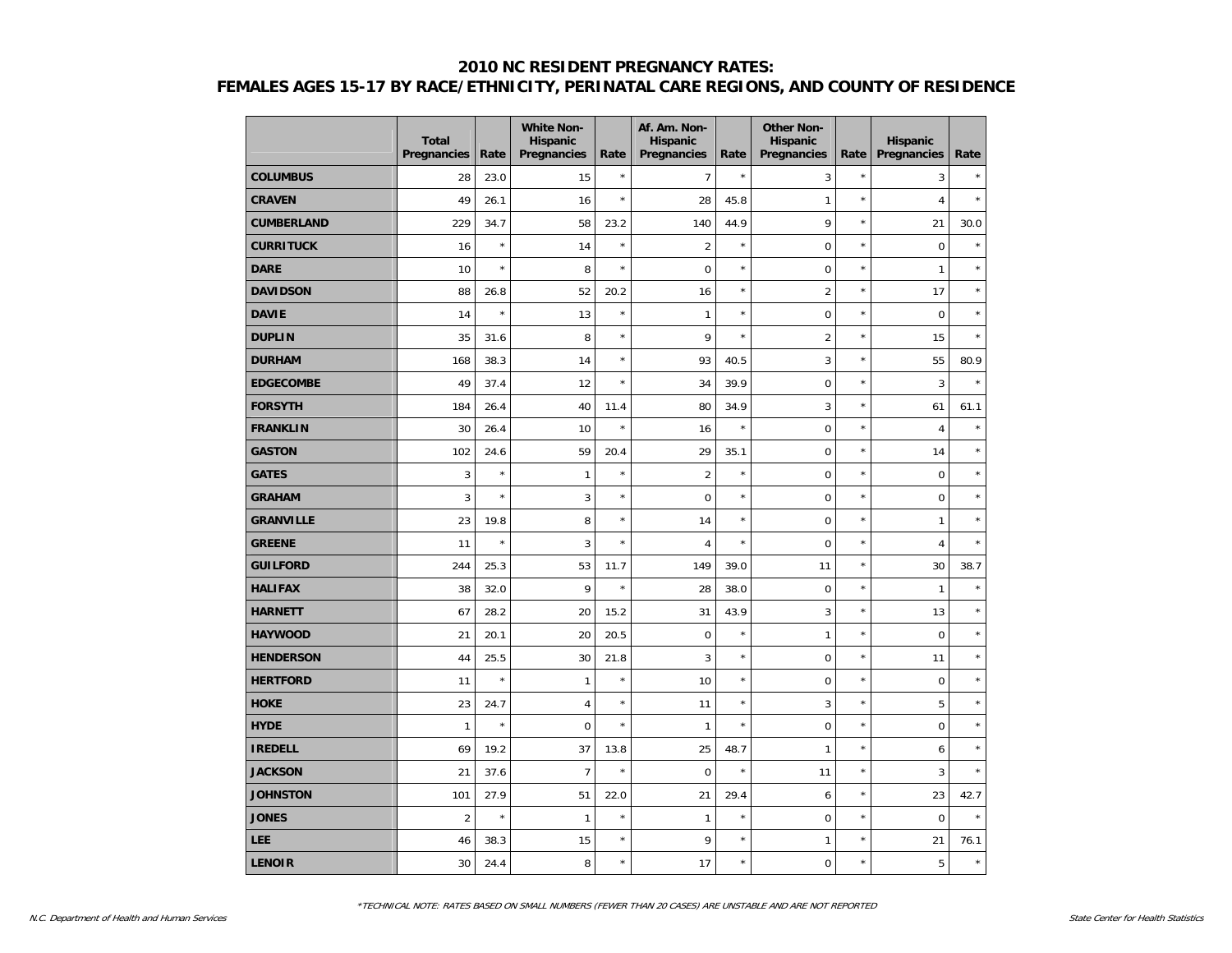|                    | <b>Total</b><br>Pregnancies | Rate    | <b>White Non-</b><br><b>Hispanic</b><br>Pregnancies | Rate    | Af. Am. Non-<br><b>Hispanic</b><br>Pregnancies | Rate       | <b>Other Non-</b><br><b>Hispanic</b><br>Pregnancies | Rate    | <b>Hispanic</b><br><b>Pregnancies</b> | Rate    |
|--------------------|-----------------------------|---------|-----------------------------------------------------|---------|------------------------------------------------|------------|-----------------------------------------------------|---------|---------------------------------------|---------|
| <b>LINCOLN</b>     | 35                          | 22.6    | 26                                                  | 20.0    | 3                                              | $\star$    | $\mathbf 0$                                         | $\star$ | 5                                     | $\star$ |
| <b>MCDOWELL</b>    | 20                          | 24.2    | 18                                                  | $\star$ | $\mathbf{1}$                                   | $\star$    | $\mathbf 0$                                         | $\star$ | $\mathbf{1}$                          | $\star$ |
| <b>MACON</b>       | 13                          | $\star$ | 10                                                  | $\star$ | $\overline{2}$                                 | $\star$    | $\mathbf 0$                                         | $\star$ | $\mathbf{1}$                          | $\star$ |
| <b>MADISON</b>     | 5                           | $\star$ | 5                                                   | $\star$ | $\mathbf 0$                                    | $\star$    | $\mathbf 0$                                         | $\star$ | $\mathbf 0$                           | $\star$ |
| <b>MARTIN</b>      | 15                          | $\star$ | 5                                                   | $\star$ | 10                                             | $\star$    | $\mathbf 0$                                         | $\star$ | $\overline{0}$                        | $\star$ |
| <b>MECKLENBURG</b> | 458                         | 25.5    | 51                                                  | 6.9     | 277                                            | 37.7       | 20                                                  | 22.7    | 107                                   | 46.2    |
| <b>MITCHELL</b>    | 6                           | $\star$ | 5                                                   | $\star$ | $\mathbf 0$                                    | $\star$    | $\mathbf 0$                                         | $\star$ | $\mathbf{1}$                          | $\star$ |
| <b>MONTGOMERY</b>  | 33                          | 55.1    | 10                                                  | $\star$ | 8                                              | $\star$    | $\mathbf{1}$                                        | $\star$ | 14                                    | $\star$ |
| <b>MOORE</b>       | 42                          | 26.9    | 22                                                  | 20.3    | 14                                             | $\star$    | $\mathbf 0$                                         | $\star$ | 5                                     | $\star$ |
| <b>NASH</b>        | 67                          | 32.5    | 5                                                   | $\star$ | 52                                             | 54.0       | $\mathbf{1}$                                        | $\star$ | 9                                     | $\star$ |
| <b>NEW HANOVER</b> | 69                          | 21.5    | 22                                                  | 10.2    | 36                                             | 46.2       | $\mathbf{1}$                                        | $\star$ | 10                                    | $\star$ |
| <b>NORTHAMPTON</b> | 10                          | $\star$ | $\mathbf{1}$                                        | $\star$ | 9                                              | $\star$    | $\mathbf 0$                                         | $\star$ | $\mathbf 0$                           | $\star$ |
| <b>ONSLOW</b>      | 74                          | 25.9    | 37                                                  | 20.7    | 25                                             | 36.3       | 3                                                   | $\star$ | 9                                     | $\star$ |
| <b>ORANGE</b>      | 36                          | 14.7    | 13                                                  | $\star$ | 11                                             | $\star$    | $\mathbf 0$                                         | $\star$ | 12                                    | $\star$ |
| <b>PAMLICO</b>     | 8                           | $\star$ | 5                                                   | $\star$ | $\overline{2}$                                 | $\star$    | $\mathbf 0$                                         | $\star$ | $\mathbf{1}$                          | $\star$ |
| <b>PASQUOTANK</b>  | 20                          | 27.0    | $\overline{7}$                                      | $\star$ | 13                                             | $\star$    | $\mathbf 0$                                         | $\star$ | $\mathbf 0$                           | $\star$ |
| <b>PENDER</b>      | 23                          | 22.1    | 8                                                   | $\star$ | 8                                              | $\star$    | $\mathbf 0$                                         | $\star$ | $\overline{7}$                        | $\star$ |
| <b>PERQUIMANS</b>  | 6                           | $\star$ | 3                                                   | $\star$ | 3                                              | $\star$    | $\mathbf 0$                                         | $\star$ | $\mathsf 0$                           | $\star$ |
| <b>PERSON</b>      | 29                          | 36.1    | 10                                                  | $\star$ | 16                                             | $\star$    | $\mathbf{1}$                                        | $\star$ | $\overline{2}$                        | $\star$ |
| <b>PITT</b>        | 87                          | 28.1    | 20                                                  | 14.4    | 58                                             | 40.5       | $\mathbf{1}$                                        | $\star$ | 8                                     | $\star$ |
| <b>POLK</b>        | $\overline{3}$              | $\star$ | $\overline{2}$                                      | $\star$ | $\mathbf 0$                                    | $\star$    | $\mathbf 0$                                         | $\star$ | $\mathbf{1}$                          | $\star$ |
| <b>RANDOLPH</b>    | 83                          | 29.3    | 50                                                  | 22.7    | 11                                             | $\star$    | 3                                                   | $\star$ | 19                                    | $\star$ |
| <b>RICHMOND</b>    | 47                          | 49.1    | 14                                                  | $\star$ | 25                                             | 67.2       | $\overline{4}$                                      | $\star$ | $\overline{4}$                        | $\star$ |
| <b>ROBESON</b>     | 141                         | 47.9    | 20                                                  | 34.4    | 38                                             | 44.3       | 66                                                  | 51.6    | 17                                    | $\star$ |
| <b>ROCKINGHAM</b>  | 61                          | 32.7    | 35                                                  | 27.7    | 15                                             | $\star$    | $\mathbf{1}$                                        | $\star$ | 10                                    | $\star$ |
| <b>ROWAN</b>       | 87                          | 31.7    | 42                                                  | 21.4    | 28                                             | 53.8       | $\pmb{0}$                                           | $\star$ | 17                                    | $\star$ |
| <b>RUTHERFORD</b>  | 36                          | 25.8    | 30                                                  | 27.0    | 3                                              | $^{\star}$ | $\mathbf{1}$                                        | $\star$ | $\overline{2}$                        | $\star$ |
| <b>SAMPSON</b>     | 48                          | 36.2    | 10                                                  | $\star$ | 19                                             | $\star$    | $\mathbf 0$                                         | $\star$ | 19                                    | $\star$ |
| <b>SCOTLAND</b>    | 41                          | 50.2    | 9                                                   | $\star$ | 24                                             | 63.7       | $\overline{7}$                                      | $\star$ | $\mathbf{1}$                          | $\star$ |
| <b>STANLY</b>      | 29                          | 23.4    | 17                                                  | $\star$ | 8                                              | $^{\star}$ | $\mathbf{1}$                                        | $\star$ | 3                                     | $\star$ |
| <b>STOKES</b>      | 18                          | $\star$ | 15                                                  | $\star$ | $\overline{2}$                                 | $\star$    | $\mathbf 0$                                         | $\star$ | $\mathbf{1}$                          | $\star$ |